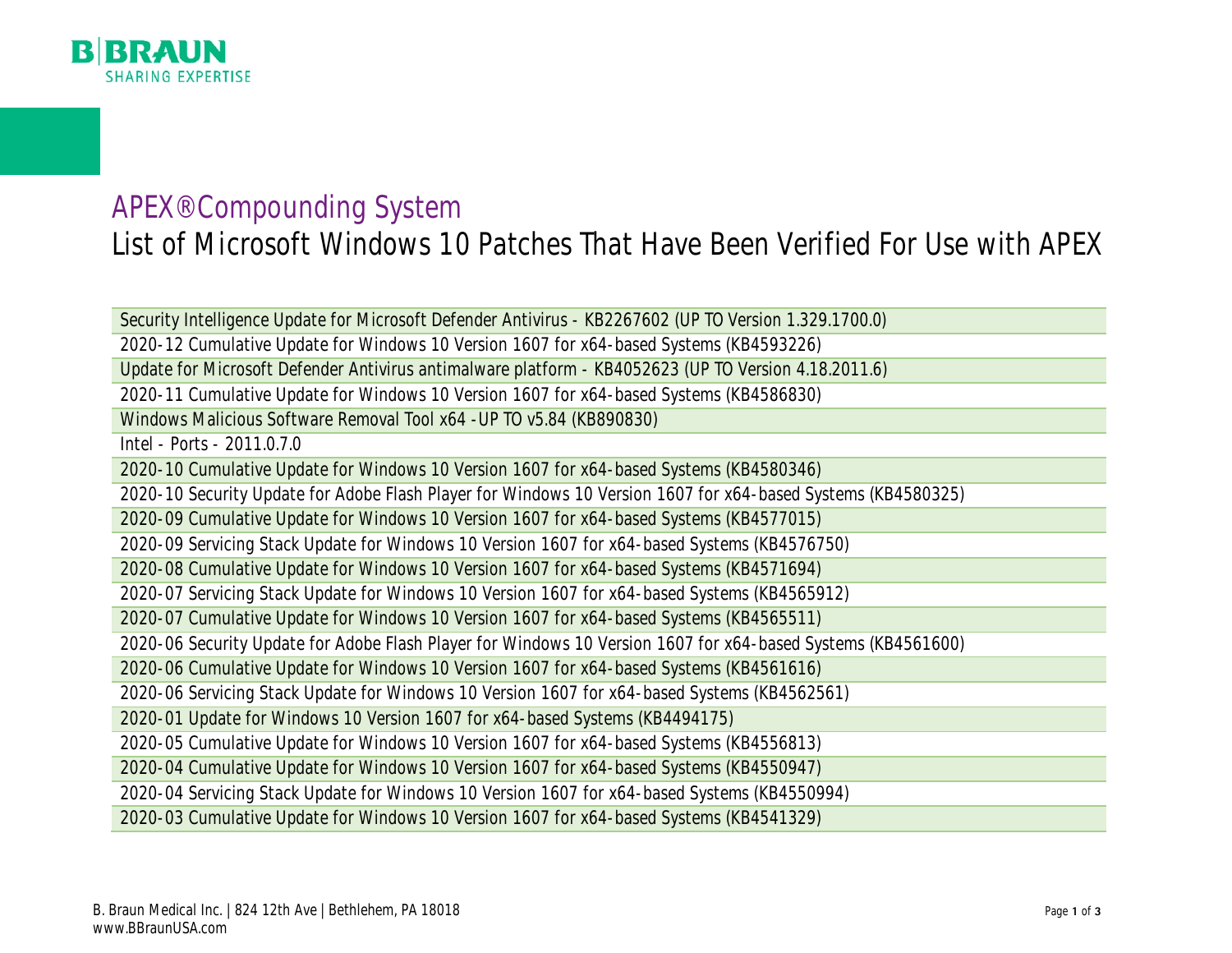

2020-03 Servicing Stack Update for Windows 10 Version 1607 for x64-based Systems (KB4540723)

2020-02 Cumulative Update for Windows 10 Version 1607 for x64-based Systems (KB4537806)

2020-02 Security Update for Adobe Flash Player for Windows 10 Version 1607 for x64-based Systems (KB4537759)

2020-02 Cumulative Update for Windows 10 Version 1607 for x64-based Systems (KB4537764)

Security Update for SQL Server 2016 Service Pack 2 CU (KB4535706)

Security Update for Windows 10 Version 1607 for x64-based Systems (KB4524244)

2020-01 Cumulative Update for Windows 10 Version 1607 for x64-based Systems (KB4534307)

Intel Corporation - Display - 26.20.100.7263

2019-11 Servicing Stack Update for Windows 10 Version 1607 for x64-based Systems (KB4520724)

2019-10 Cumulative Update for Windows 10 Version 1607 for x64-based Systems (KB4519979)

2019-10 Servicing Stack Update for Windows 10 Version 1607 for x64-based Systems (KB4521858)

Intel Corporation - Display - 11/18/2018 12:00:00 AM - 25.20.100.6323

2019-09 Security Update for Adobe Flash Player for Windows 10 Version 1607 for x64-based Systems (KB4516115)

2019-09 Cumulative Update for Windows 10 Version 1607 for x64-based Systems (KB4516044)

2019-09 Servicing Stack Update for Windows 10 Version 1607 for x64-based Systems (KB4512574)

2019-08 Cumulative Update for Windows 10 Version 1607 for x64-based Systems (KB4512495)

2019-07 Cumulative Update for Windows 10 Version 1607 for x64-based Systems (KB4507459)

2019-07 Servicing Stack Update for Windows 10 Version 1607 for x64-based Systems (KB4509091)

2019-06 Cumulative Update for Windows 10 Version 1607 for x64-based Systems (KB4503294)

2019-06 Security Update for Adobe Flash Player for Windows 10 Version 1607 for x64-based Systems (KB4503308)

2019-06 Cumulative Update for Windows 10 Version 1607 for x64-based Systems (KB4503267)

2019-06 Servicing Stack Update for Windows 10 Version 1607 for x64-based Systems (KB4503537)

2019-05 Cumulative Update for Windows 10 Version 1607 for x64-based Systems (KB4505052)

2019-05 Security Update for Adobe Flash Player for Windows 10 Version 1607 for x64-based Systems (KB4497932)

2019-05 Servicing Stack Update for Windows 10 Version 1607 for x64-based Systems (KB4498947)

2019-04 Cumulative Update for Windows 10 Version 1607 for x64-based Systems (KB4493473)